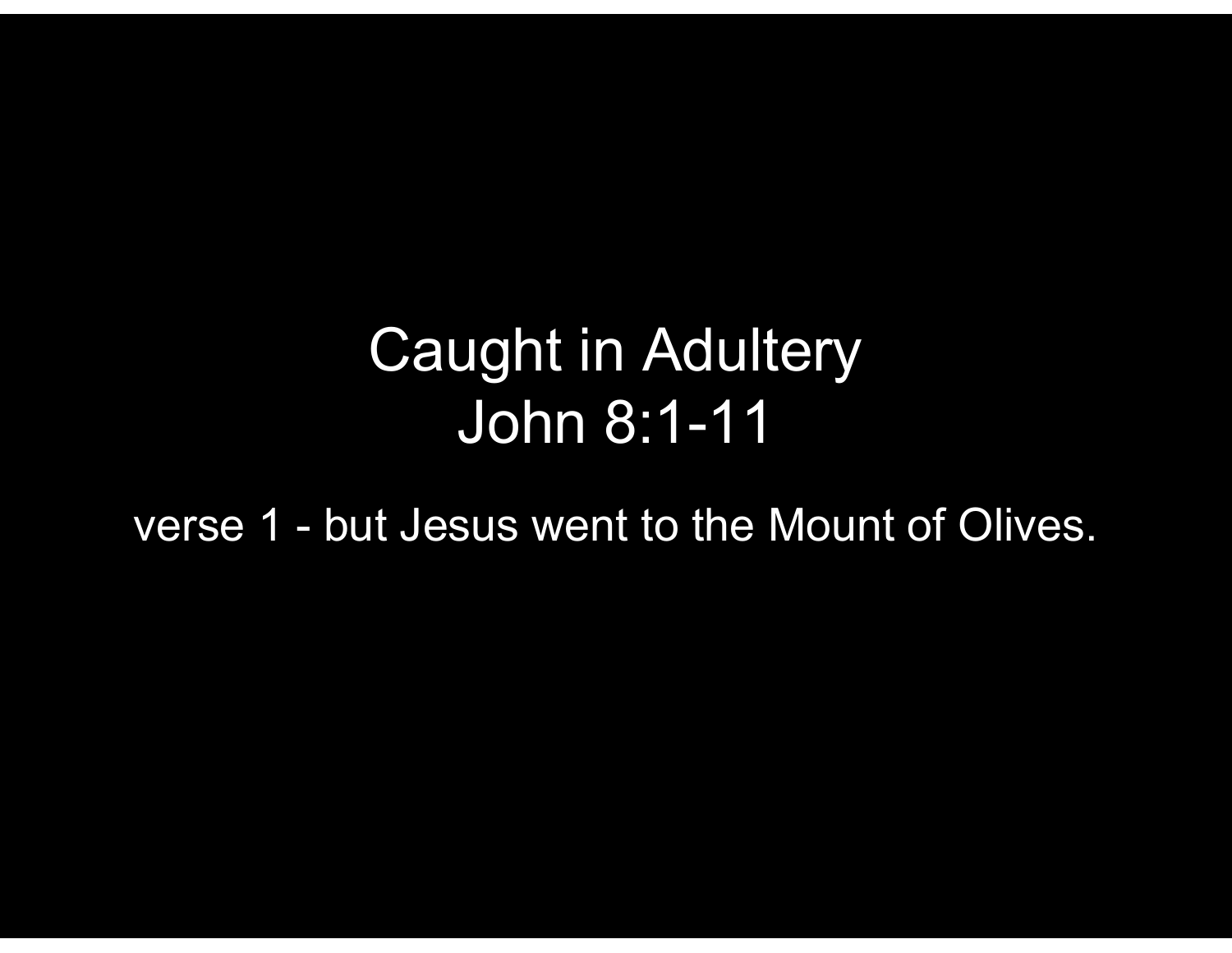verse 2 - At dawn he appeared again<br>in the temple courts, where all the in the temple courts, where all the people gathered around him, and he sat down to teach them.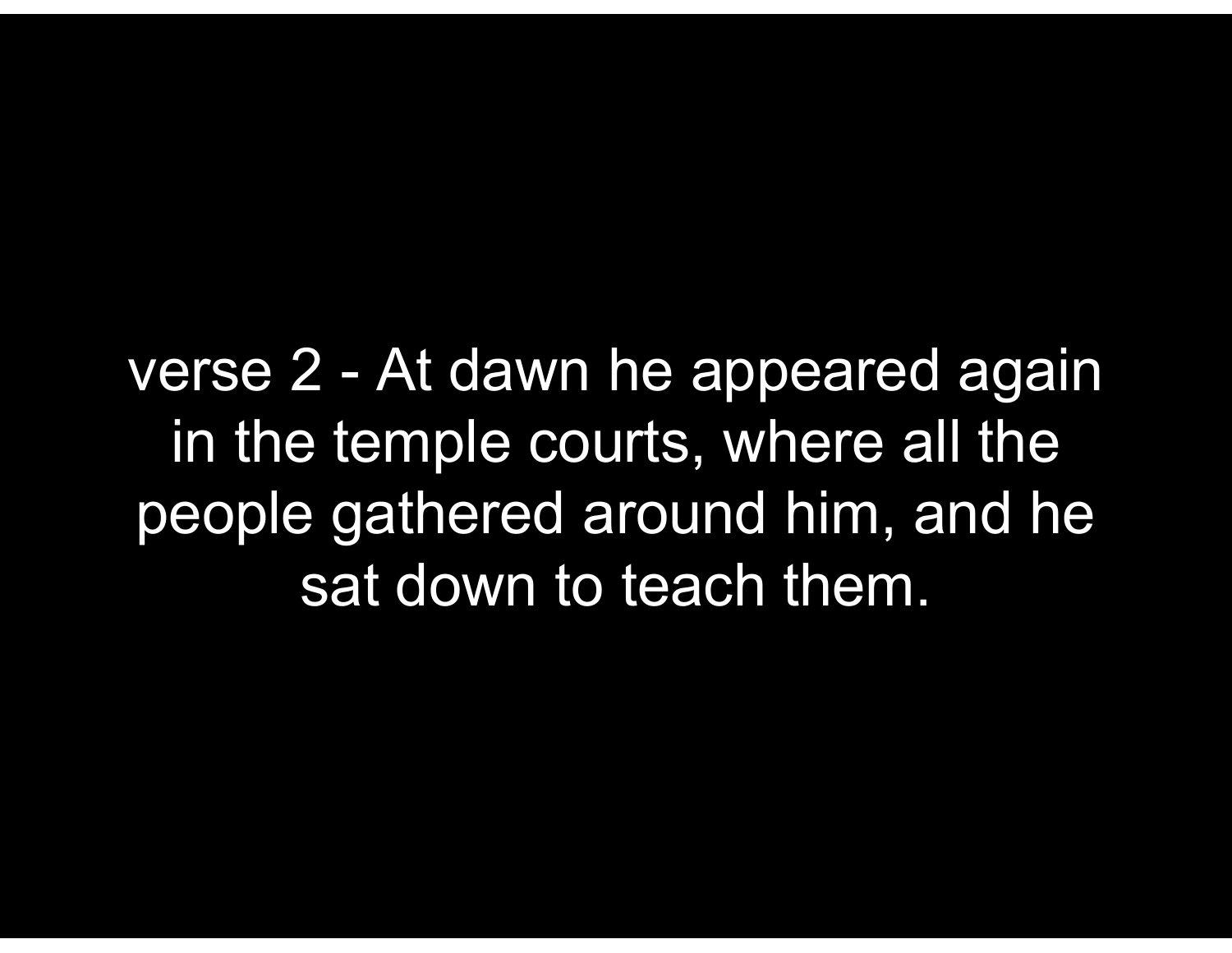verse 3 The teachers of the law and the Pharisees brought in a woman caught in adultery. They made her stand before the group.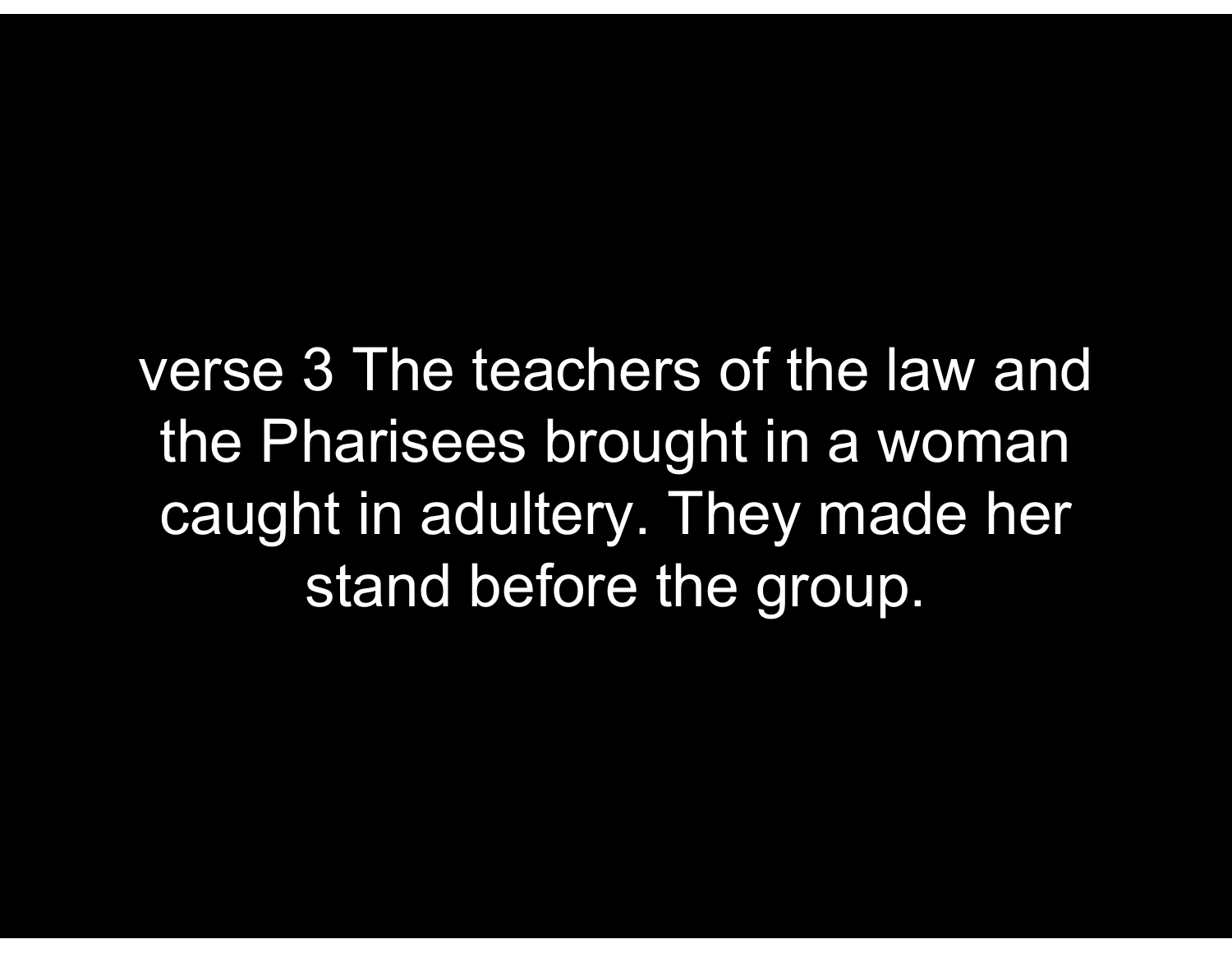Verse 4 - and said to Jesus,<br>acher, this woman was caught in "Teacher, this woman was caught in the act of adultery."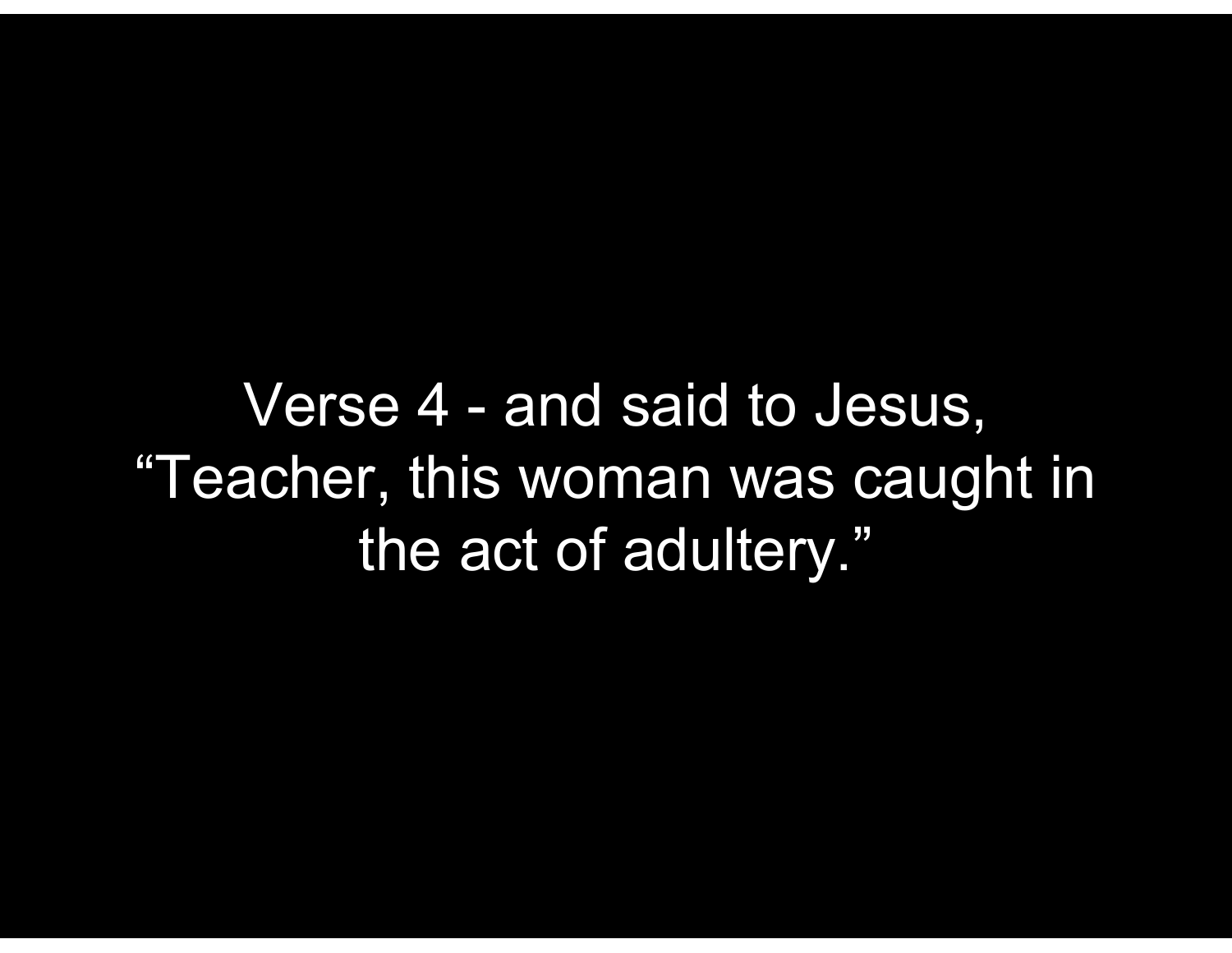verse 5 - In the Law Moses<br>ommanded us to stone such commanded us to stone such women. Now what do you say?"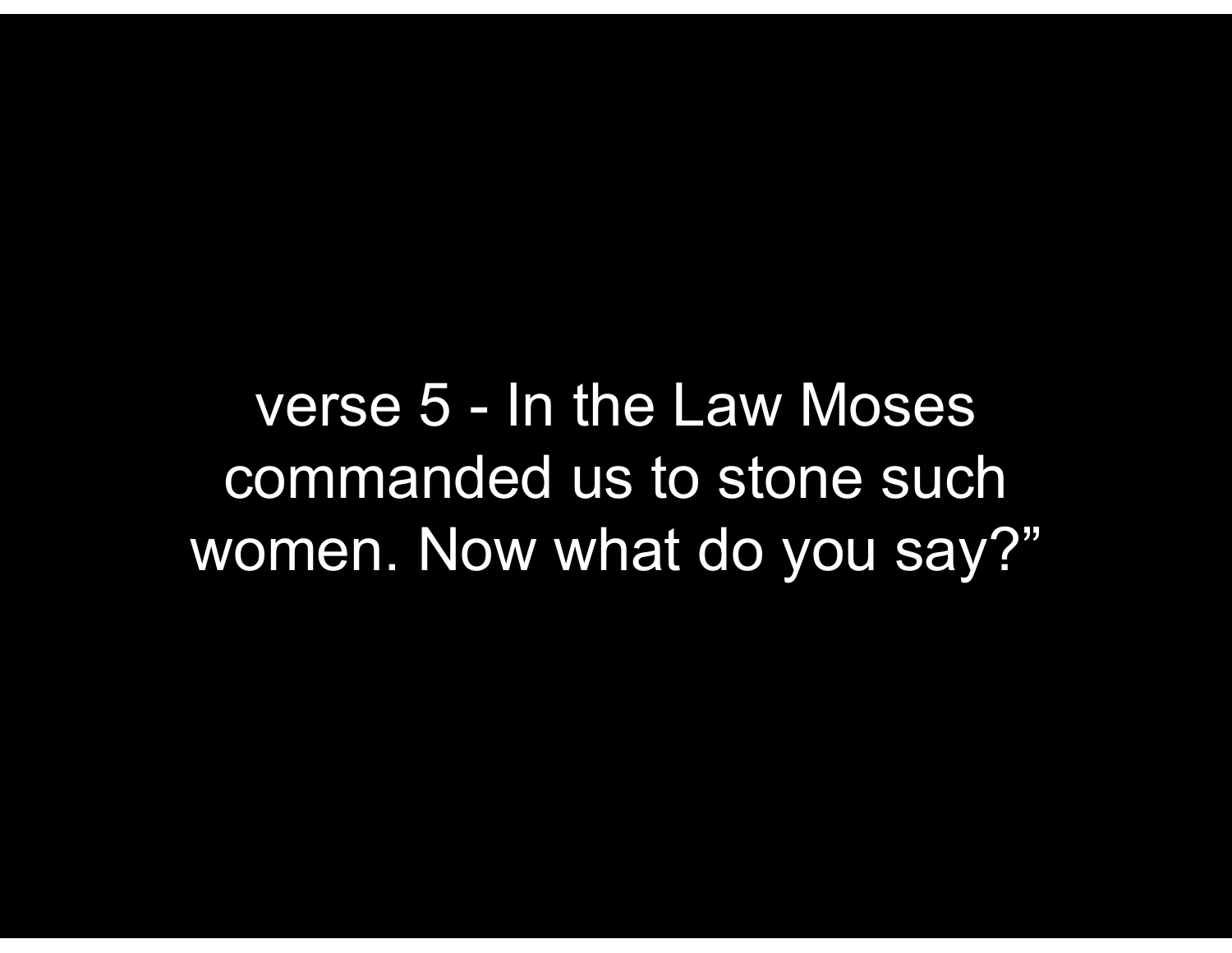verse 6 - They were using this<br>estion as a trap, in order to have a question as a trap, in order to have a basis for accusing him.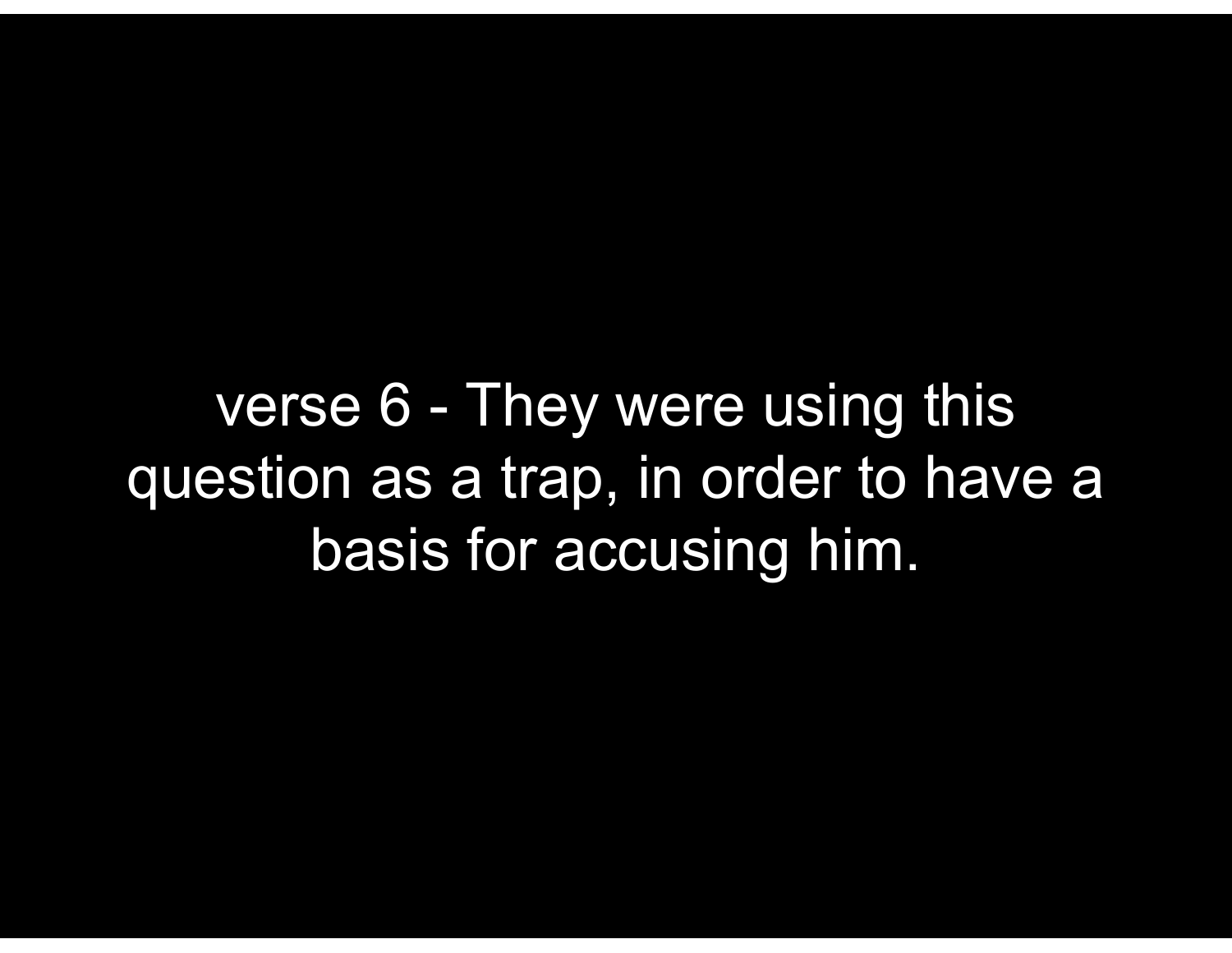verse 6b - But Jesus bent down and started to write on the ground with his finger.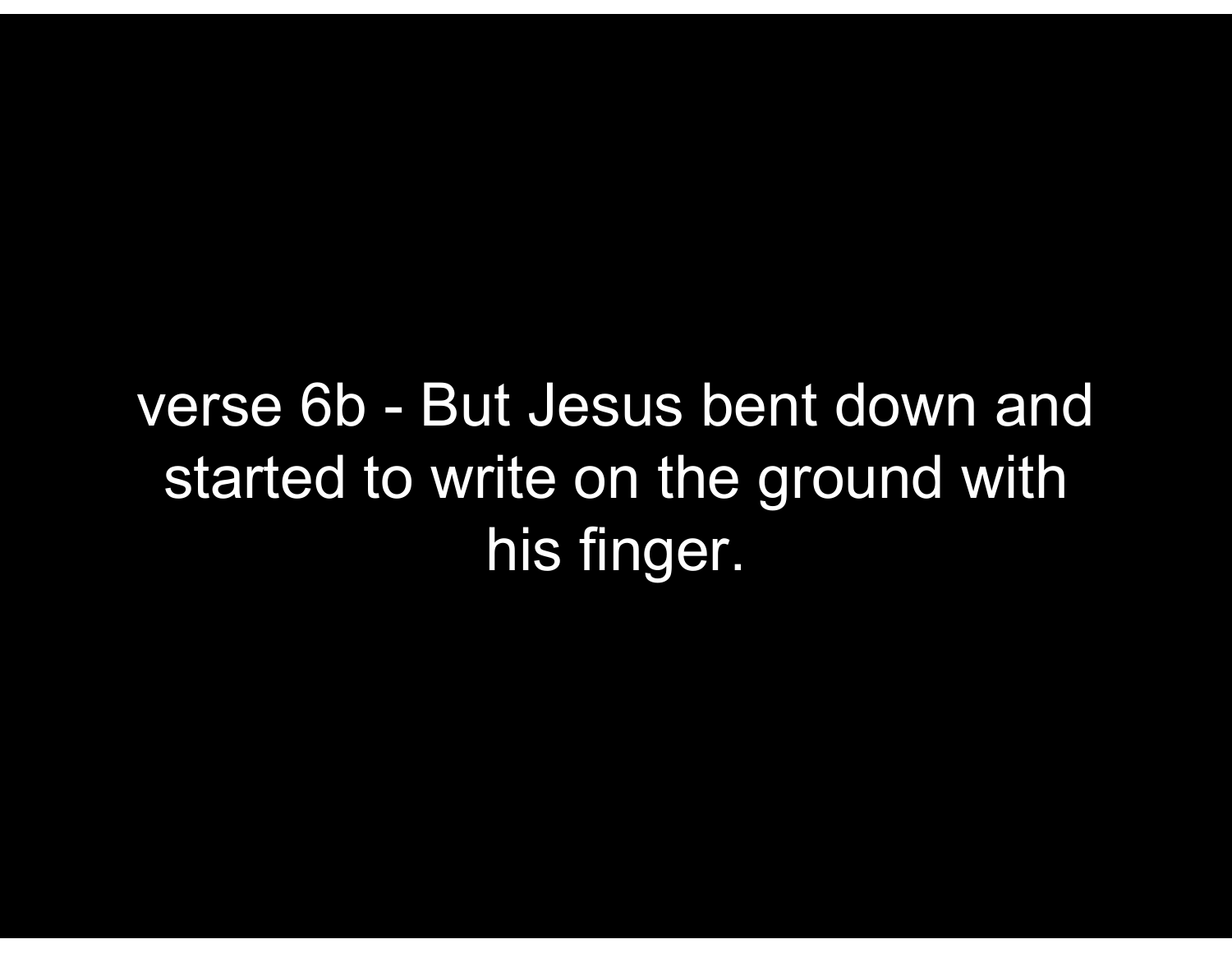verse 7 - When they kept on questioning<br>him, he straighten up and said to them, him, he straighten up and said to them, "Let any one of you who is without sin be the first to throw a stone at her."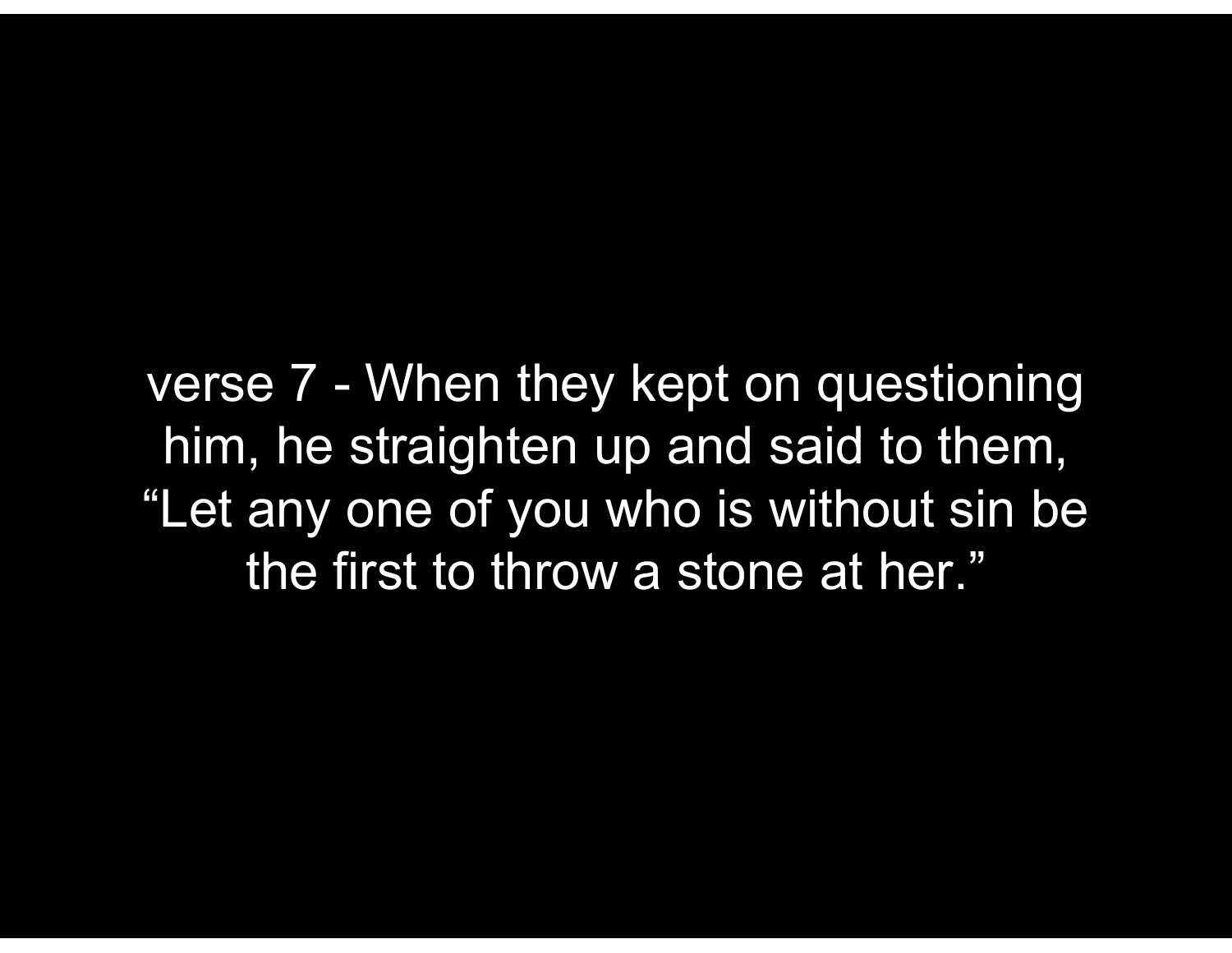verse 8 - Again he stooped down and wrote on the ground.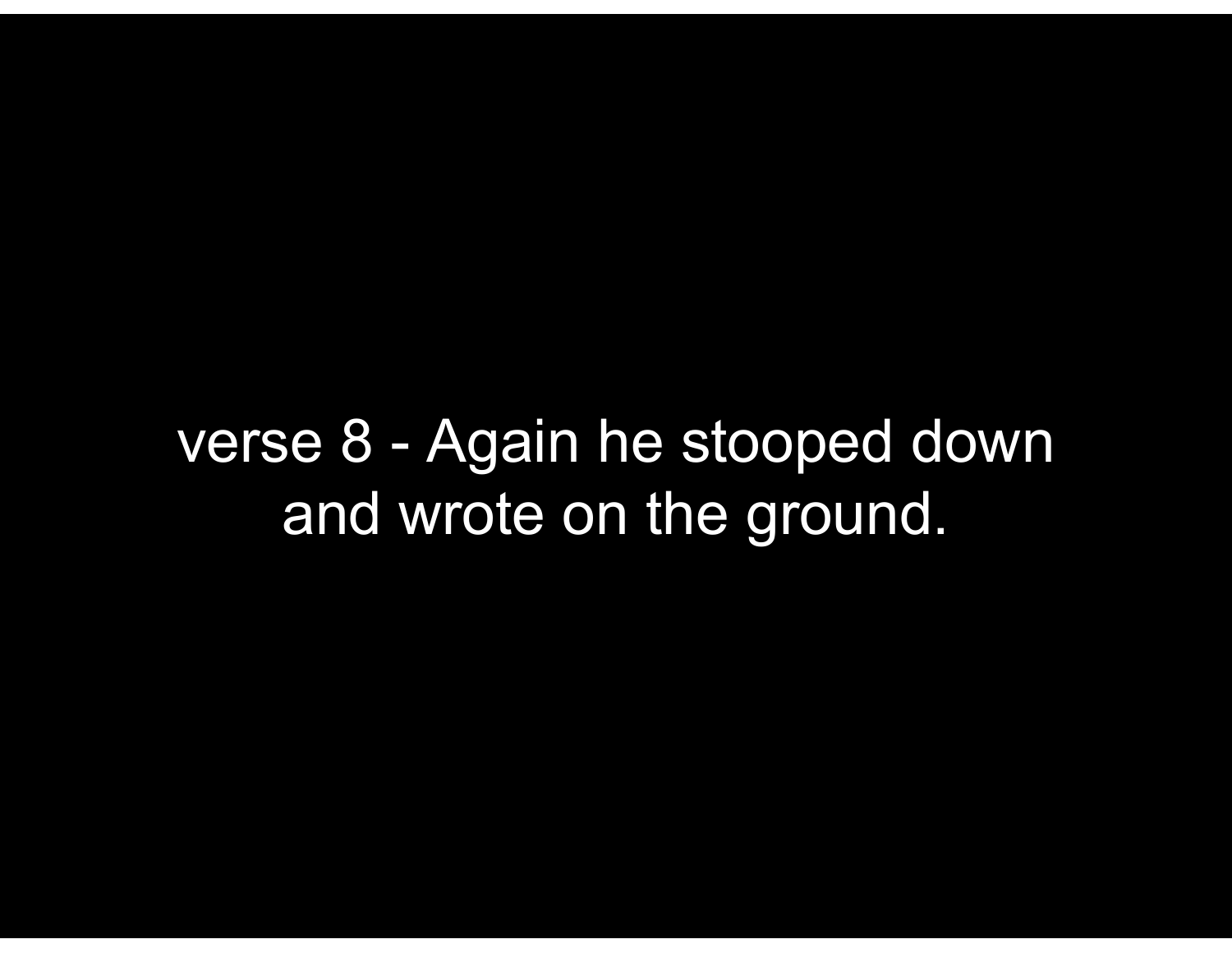verse 9 - At this, those who heard began<br>to go away one at a time, the older ones to go away one at a time, the older ones first, until only Jesus was left, with the woman still standing there.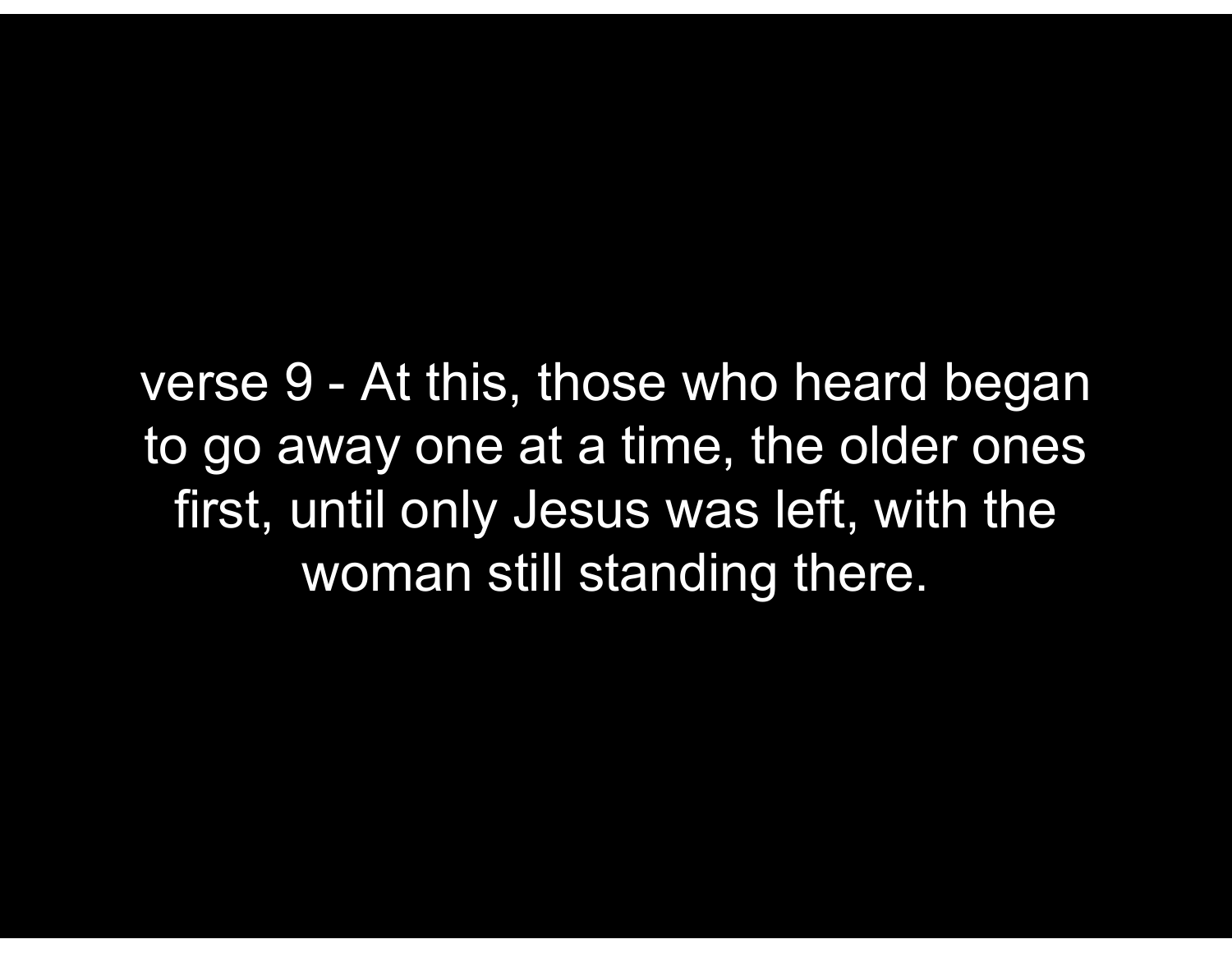verse 10 - Jesus straightened up<br>nd asked her, "Woman, where are and asked her, "Woman, where are they? Has no one condemned you?"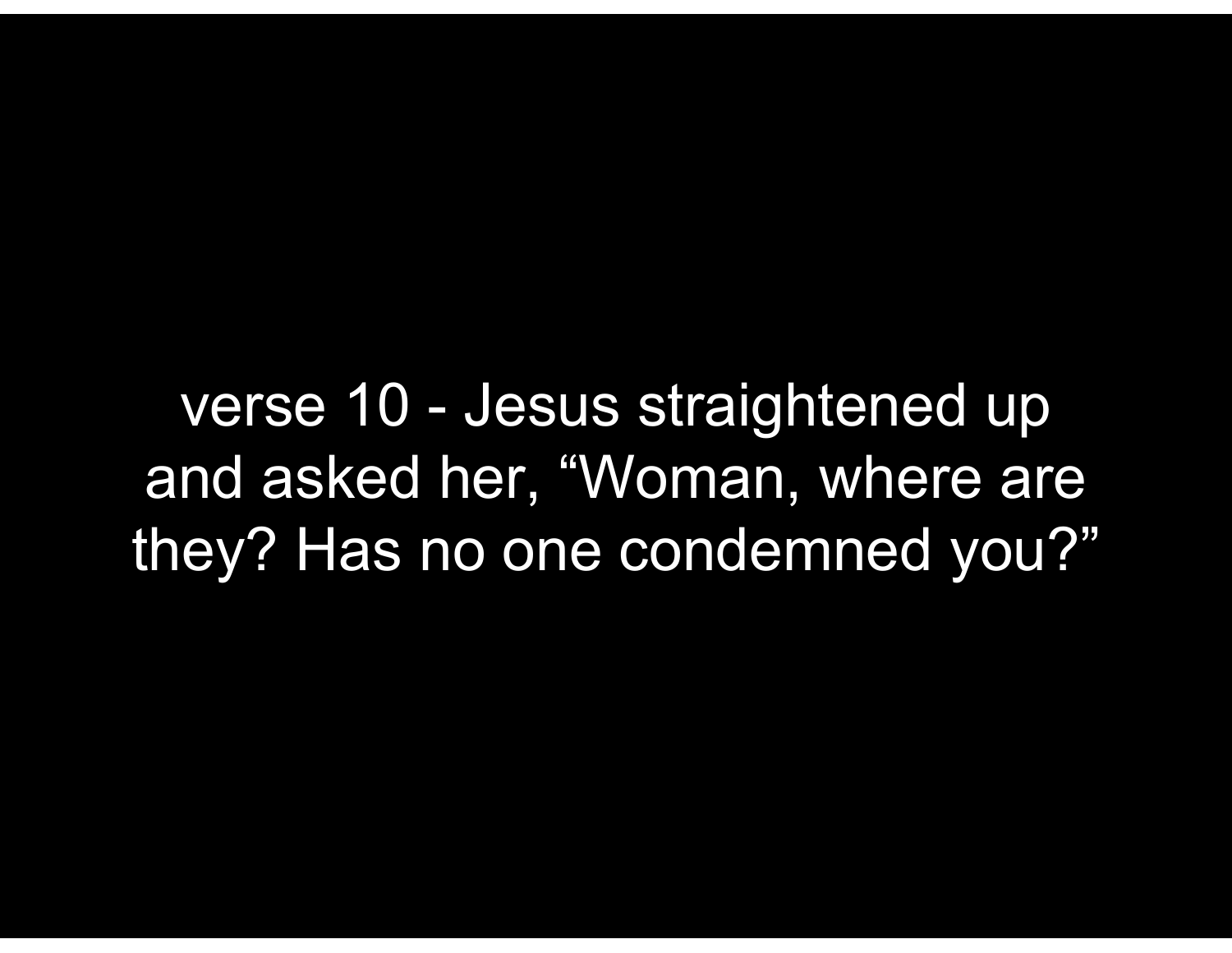verse 11- "No one, sir," she said.<br>"Then neither do I condemn you," "Then neither do I condemn you," Jesus declared. "Go now and leave your life of sin."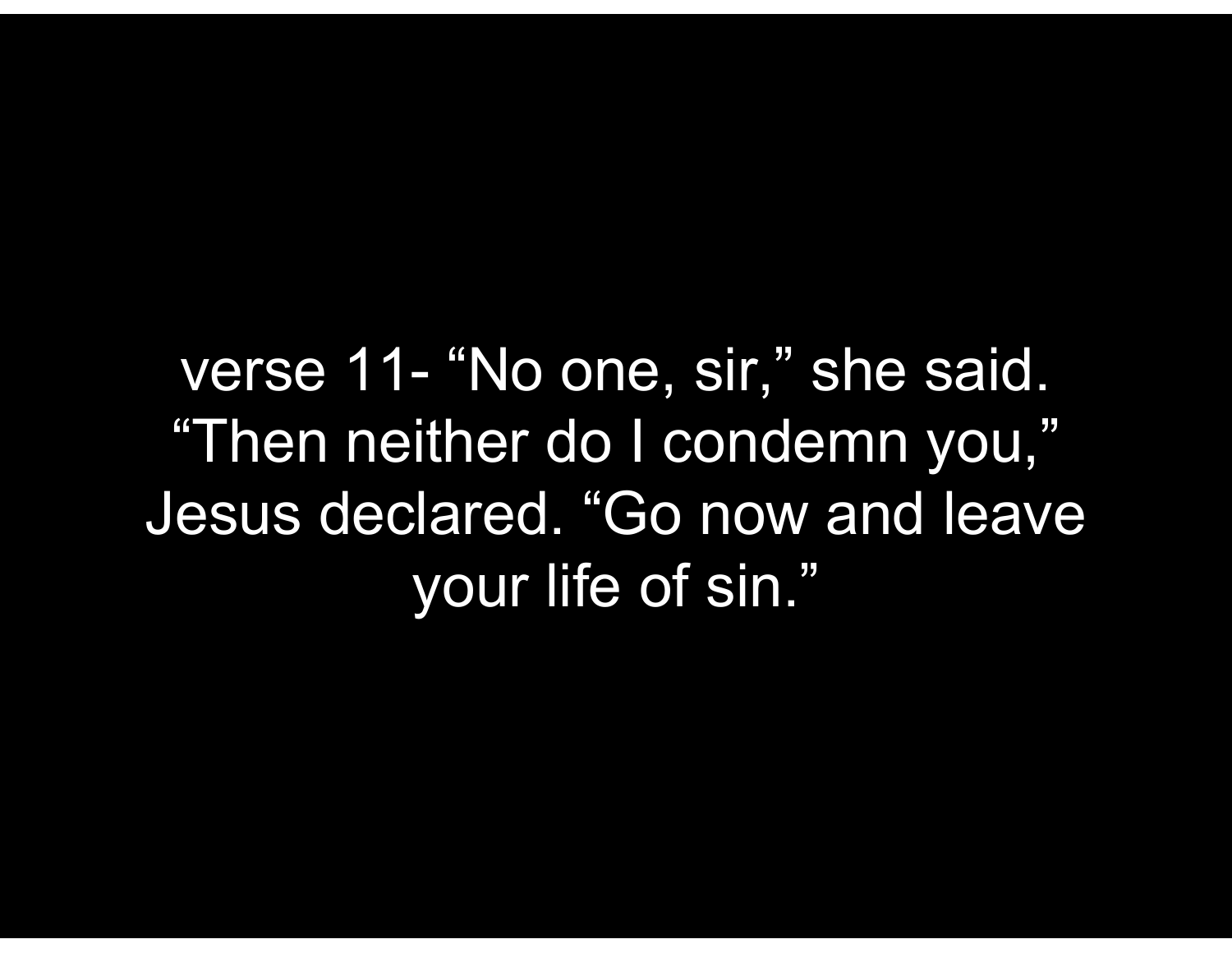What do we learn from this story? Jesus is wise beyond words and full of compassion.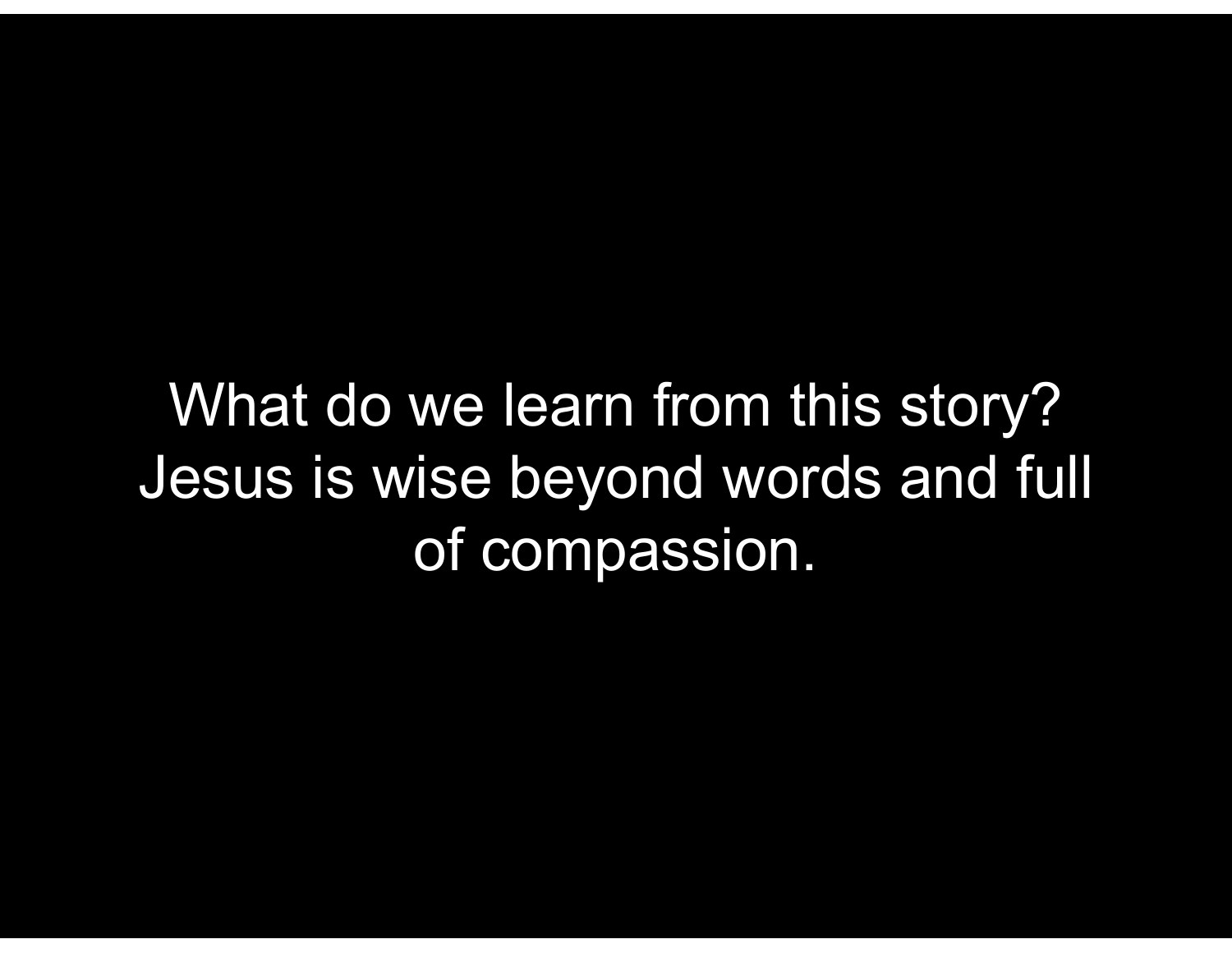## But we also learn a lot about ministry.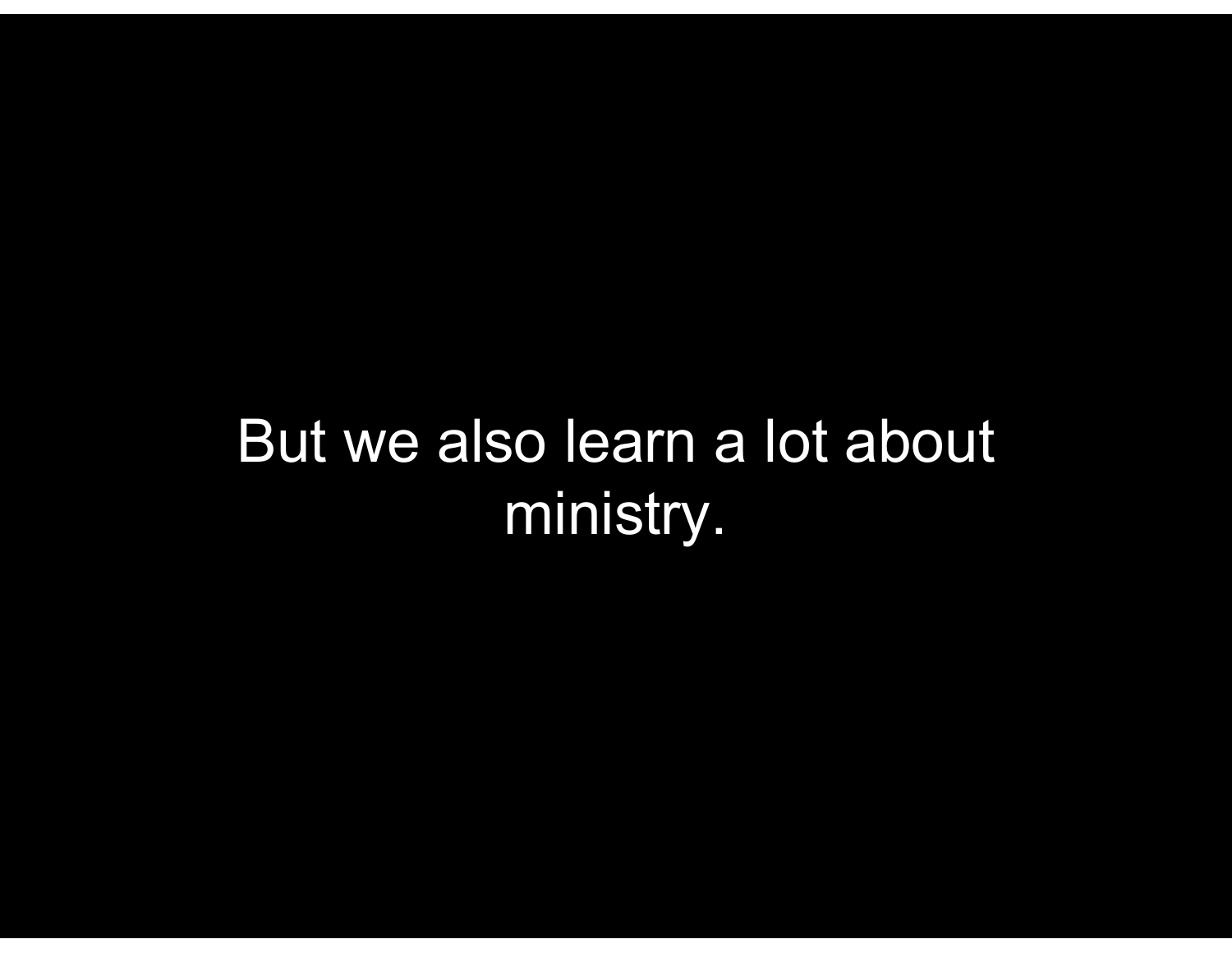1. If you want to be prepared for any If you want to be prepared for any<br>situation life throws at you - you<br>better be prayed up! better be prayed up!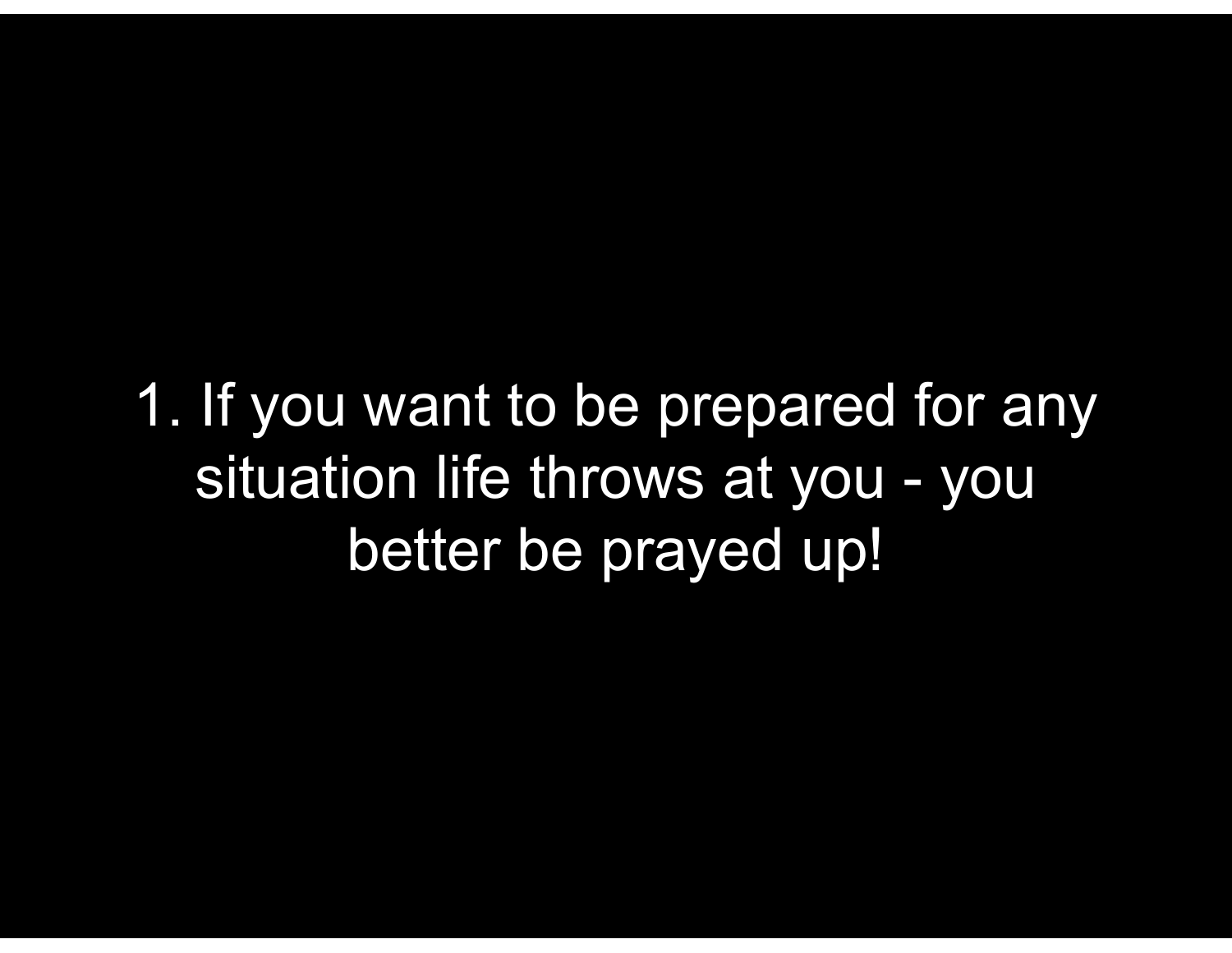2. When circumstances are chaotic and challenging, you can ill afford the luxury of saying or doing whatever you feel. You had better be able to restrain your emotions. James 1:20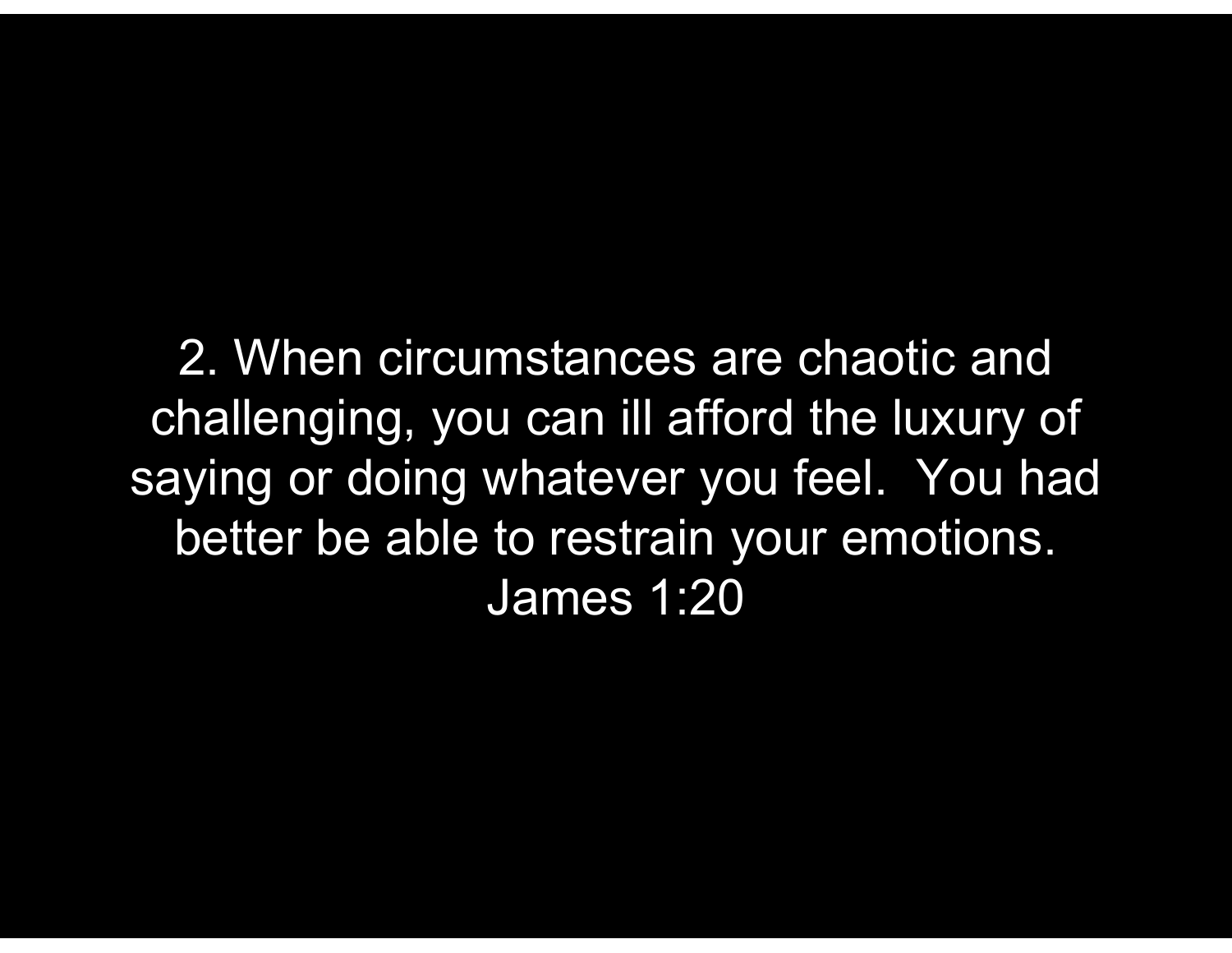3. In fragile, volatile situations, remaining silent is often our best response.